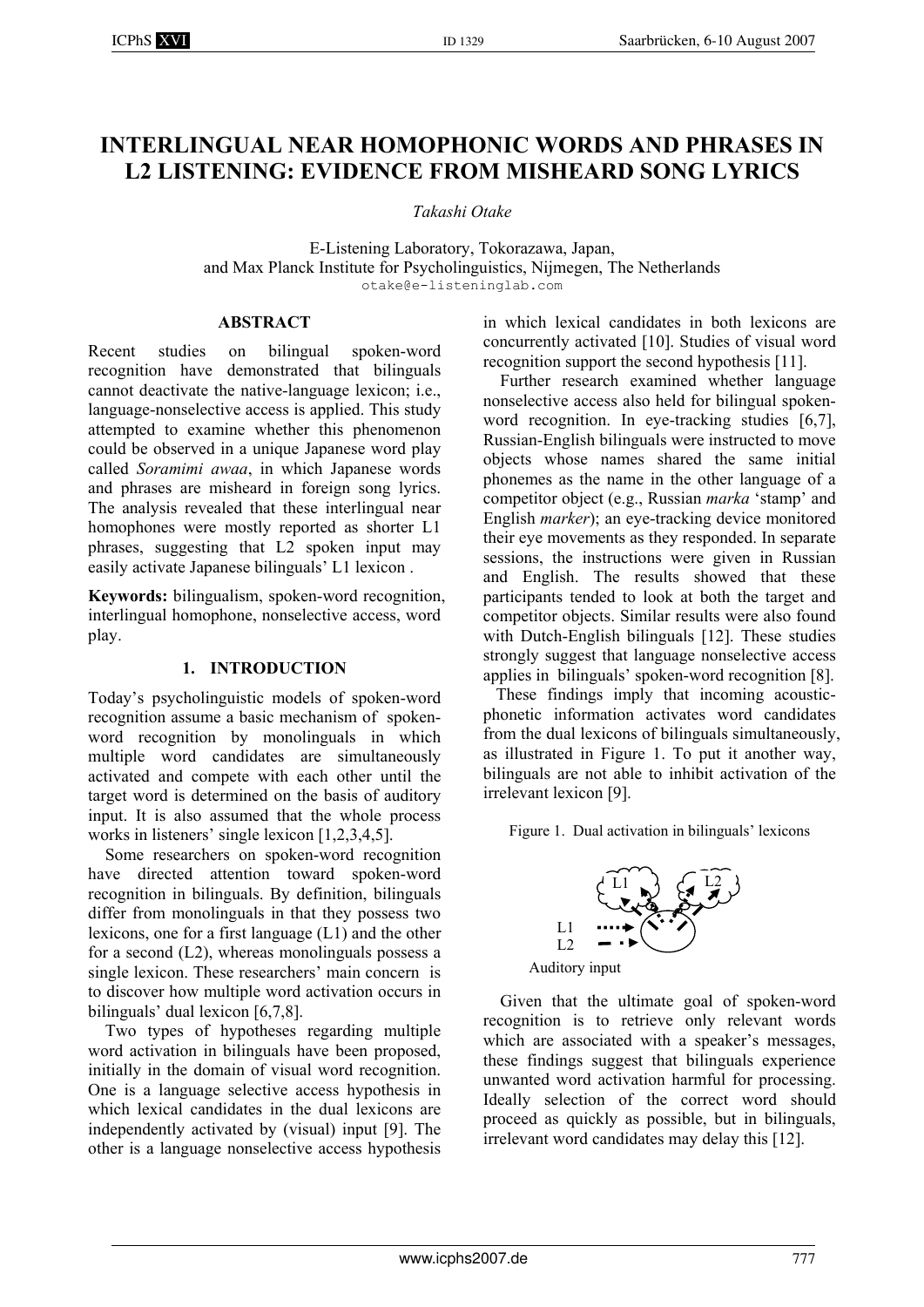These conclusions concerning bilinguals' spoken-word activation are based upon laboratory experiments. We now ask whether there is any further evidence directly related to this issue of lexical (de)activation which can be found in spontaneous linguistic activity. In other words, we look for linguistic exercises where L1 words are activated in L2 communication or vice versa. It is hard to find such evidence in real communication settings because this phenomenon interferes with normal speech communication [12,13]. It is a task for researchers of speech perception to compile databases of cross-language mishearings, and we hope that this will happen one day. In the meantime, however, we found a rich source of evidence in a Japanese form of word play.

The principal function of word play is to amuse the speaker or others by employing words in a clever way. There are various types of word play in Japanese; the one analysed here is called *Soramimi awaa* ('empty ear hour'). *Soramimi awaa* is a misheard lyric - sometimes called *Mondegreen*, after a well-known English example ("laid him on the green" heard as "Lady Mondegreen" [13]). *Mondegreen* can occur when one hears L1 or L2 songs, just as ordinary misperception occurs in L1 and L2 speech. But whereas ordinary *Mondegreen* occurs within a single language, *Soramimi awaa* is unique in that it occurs cross-linguistically in hearing foreign songs. In other words, the basic mechanism of *Soramimi awaa* appears to be the same as the one in bilinguals' word activation: the native L1 lexicon is triggered by non-native L2 auditory input.

The examples of *Soramimi awaa* were originally introduced in an audience-participation TV program in Japan and they are now compiled as a database on the website [14]. The good thing about this database is that all the relevant information including both recorded foreign songs and misheard song lyrics are available so that one can examine how misperception occurs objectively. (Note that no information is given on the audiences' linguistic background, however.)

Theoretically speaking, two types of *Soramimi awaa* could exist: L1 misheard song lyrics caused by L2 foreign songs and L2 misheard song lyrics caused by L1 foreign songs. Since, to our knowledge, the latter has not been the subject of explicit attention, and it is certainly not available on the website, we confined our examination to cases of the former.

## **2. ANALYSIS**

It is important to bear in mind that the fundamental issue here is how a continuous stream of sound in L2 songs, with no overt divisions into discrete units, is interpreted as meaningful chunks in L1. Even though *Soramimi awaa* is unique in the sense that the source and perceived languages are different, central to this issue is the problem of phonological processing, just as with ordinary mishearings. Thus, *Soramimi awaa* was analyzed with respect to two types of phonological processing. The first is at the segmental level. Typical mishearing at the segmental level includes the addition, omission and substitution of a particular speech segment. The second is at the phrasal level. In addition to segmental errors, juncture misperception often causes mishearing at this level. Thus, we first report the cases of misheard song lyrics at the segmental level and then the cases at the phrasal level.

194 misheard song lyrics which were broadcast on TV between 1992 and 2007 were analyzed from the website. The phonetic distance between the actual and perceived song lyrics varied from well preserved to very little preserved. Since this word play was intended to amuse, the reported misheard song lyrics are often nonsense, semantically speaking. We only analyzed misheard song lyrics which showed clear resemblances between the source and the perceived song lyrics.

## **2.1. Interlingual near homophonic words**

Interlingual near homophonic words were defined as perceived words in L1 which were triggered by L2 song words. In *Soramimi awaa* the perceived words were Japanese, and the source words were English. In the database as a whole, three basic types of phonological process occurred; examples can be found of each of these processes in the interlingual near homophones, as Table 1 shows.

Table 1: Interlingual near homophonic words.

| Source song lyrics                           | Perceived song lyrics         |  |
|----------------------------------------------|-------------------------------|--|
| A. Insertion                                 |                               |  |
| 1. $\text{cry}$ [krai]                       | kurai [kurai] 'dark'          |  |
| <b>B.</b> Deletion                           |                               |  |
| 2. go $\lceil q \circ u \rceil$              | $g_0$ [go] 'go'               |  |
| C. Alternation                               |                               |  |
| 3. psycho [saikou]                           | saikou [saikoo] 'the highest' |  |
| 4. low $\lceil \log \rceil$                  | rou [roo] 'wax'               |  |
| 5. shadow $\lceil$ and $\lceil$ and $\lceil$ | shadou [fadoo] 'roadway'      |  |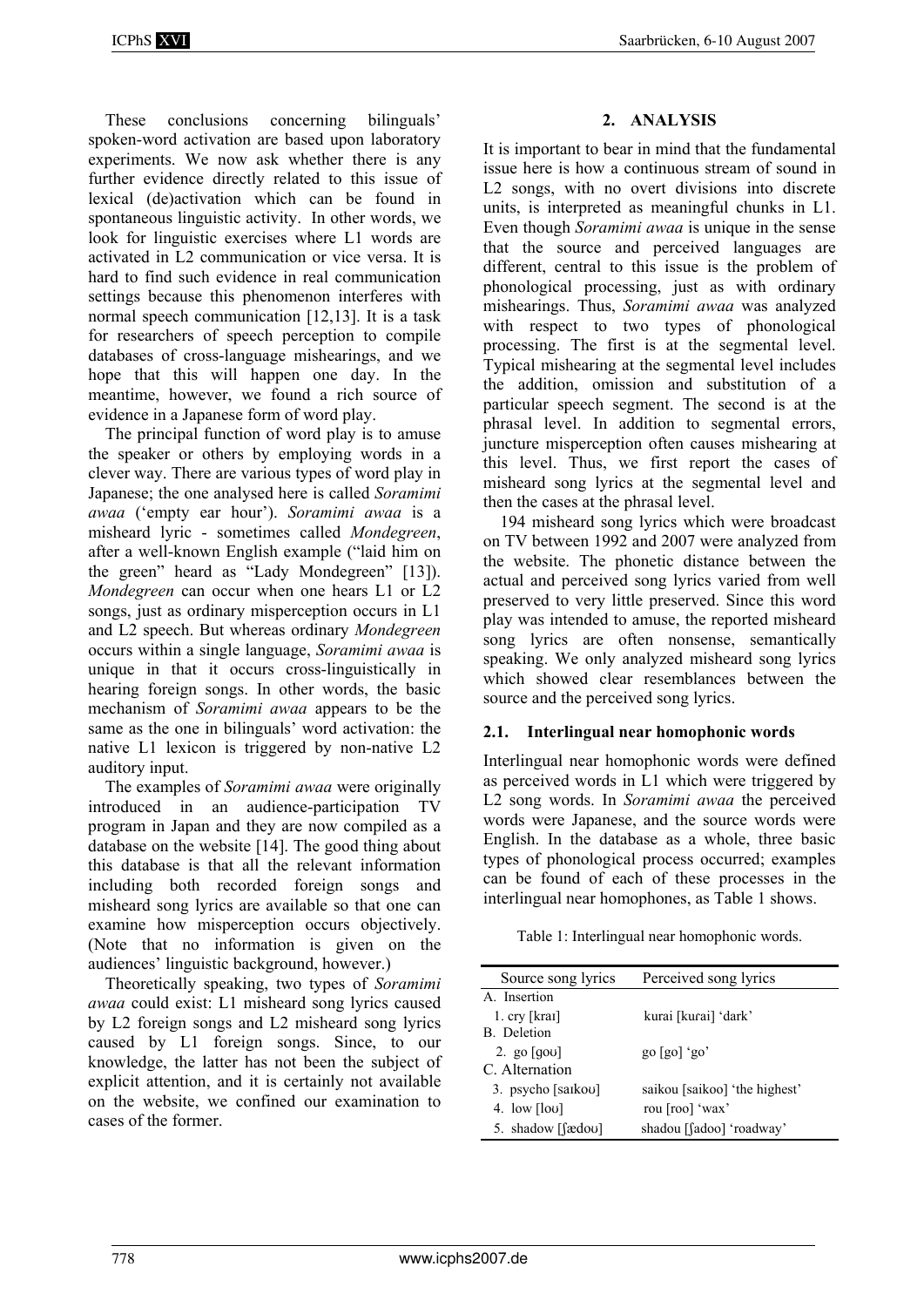As can be seen from the examples in Table 1, although some speech segments are distorted, source and percept appear to be almost identical. For example, take a look at (1). In this case, a high back vowel [u] was inserted into a consonant cluster [kr-] in the source song lyrics. In other words, it involved the process of insertion. Insertion of vowels into clusters which are illegal in the L1 is a well-known feature of Japanese perception of foreign languages, which has also been demonstrated in the laboratory [15]; thus the present data exemplify known effects and are not artificially constructed. In the case of (2), the second element of a diphthong  $\lceil \text{ou} \rceil$  in the source song lyrics was deleted. That is, it involved the process of deletion. And in the case of (3), the diphthong  $\lceil \text{ou} \rceil$  in the source lyric was replaced by a long vowel. In other words, it involved the process of alternation. Both these cases are also natural misperceptions of non-Japanese sequences by Japanese listeners. Thus, all these data clearly show that when Japanese L2 listeners hear foreign songs, interlingual near homophonic Japanese words may be activated in their L1 lexicon according to natural phonological processes.

Of the 194 cases analysed, only 9 (4%) fell into this category of near homophonic words. Six of these wese cases of type C (alternation).

## **2.2. Interlingual near homophonic phrases**

Interlingual near homophonic phrases were defined as perceived L1 phrases triggered by the L2 song lyrics. These phrases accounted for 96% of the 194 cases, and as described earlier, they tended to involve more complex phonological processing: mishearing of speech segments as well as misperceiving juncture within or between words. Five representative examples of interlingual near homophonic phrases are shown in Table 2.

As can be seen from the examples in Table 2, the most notable fact is that the number of words in perceived song lyrics was nearly always less than that of source song lyrics. This was true of 85% of the phrase cases (and of the remainder, 12% had the same number of words and only 3% had more). For example, consider (1). The source contains three words, whereas the percept is only one word. The three words have been merged into a single word through the process of deletion (the medial word  $\delta$ [ $\delta$ ] and the coda segment  $\delta$ [ $\delta$ ]). Example (2) involves a similar process. First, the onset segment

[r] in the second syllable of the first word was deleted. Then the coda cluster [st] was deleted. And finally the second element of the diphthong [ai] was deleted. In the case of (3), both phonological processes at the segmental and the juncture levels are involved. Thus the second element of the diphthong  $\lceil \text{av} \rceil$  and the final stop in the coda of the first word were deleted. Then the second word was split into two as [so] and [u]. And finally, this second element of [u] was merged with the final word (the final segment [t], again an illegal coda in Japanese, was also deleted).

Table 2: Interlingual near homophonic phrases.

|    | Source song lyrics                                 | Perceived song lyrics        |
|----|----------------------------------------------------|------------------------------|
|    | 1. come the sword                                  | komusoo 'priest'             |
|    | [kʌm ðə sɔd]                                       | [komuiso]                    |
|    | 2. every darkest sky                               | ebi dake suka 'Only shrinp?  |
|    | [evri darkest skar]                                | [ebi dake suika]             |
|    | 3 sound so sweet                                   | sanso usui 'the air is thin' |
|    | [saund sou swit]                                   | [sanso usuui]                |
|    | 4. us and then                                     | asu anzen 'tomorrow safe'    |
|    | $[ss$ and $\delta$ $\epsilon$ n]                   | [asu anzen]                  |
| 5. | made my heart come all undone memai hakken oranda  |                              |
|    | 'dizziness discovery Holland'                      |                              |
|    | [merd mar hart kʌm ɔl ʌndʌn] [memai hakken oranda] |                              |

In sum, the fact that the reported percept was nearly always shorter than the input suggests a process of lexical activation rather than deliberate syntax construction. Further, although phonetically matched lexical items were in general generated, they were modified by natural phonological and morphological processes. Thus, we may conclude that when Japanese L2 listeners heard foreign songs, they could activate near homophonic Japanese phrases in their L1 mental lexicon.

## **3. DISCUSSION & CONCLUSIONS**

The present study has attempted to analyze Japanese misheard song lyrics called *soramimi awaa* in the light of the hypotheses concerning bilinguals' spoken-word recognition as proposed in laboratory-based studies. As discussed in the introduction, the recent findings on bilingual word activation have suggested that irrelevant L1 word candidates play a role in spoken-word recognition in L2; the L1 lexicon cannot be deactivated. The present study has examined whether relevant evidence could be found in word play.